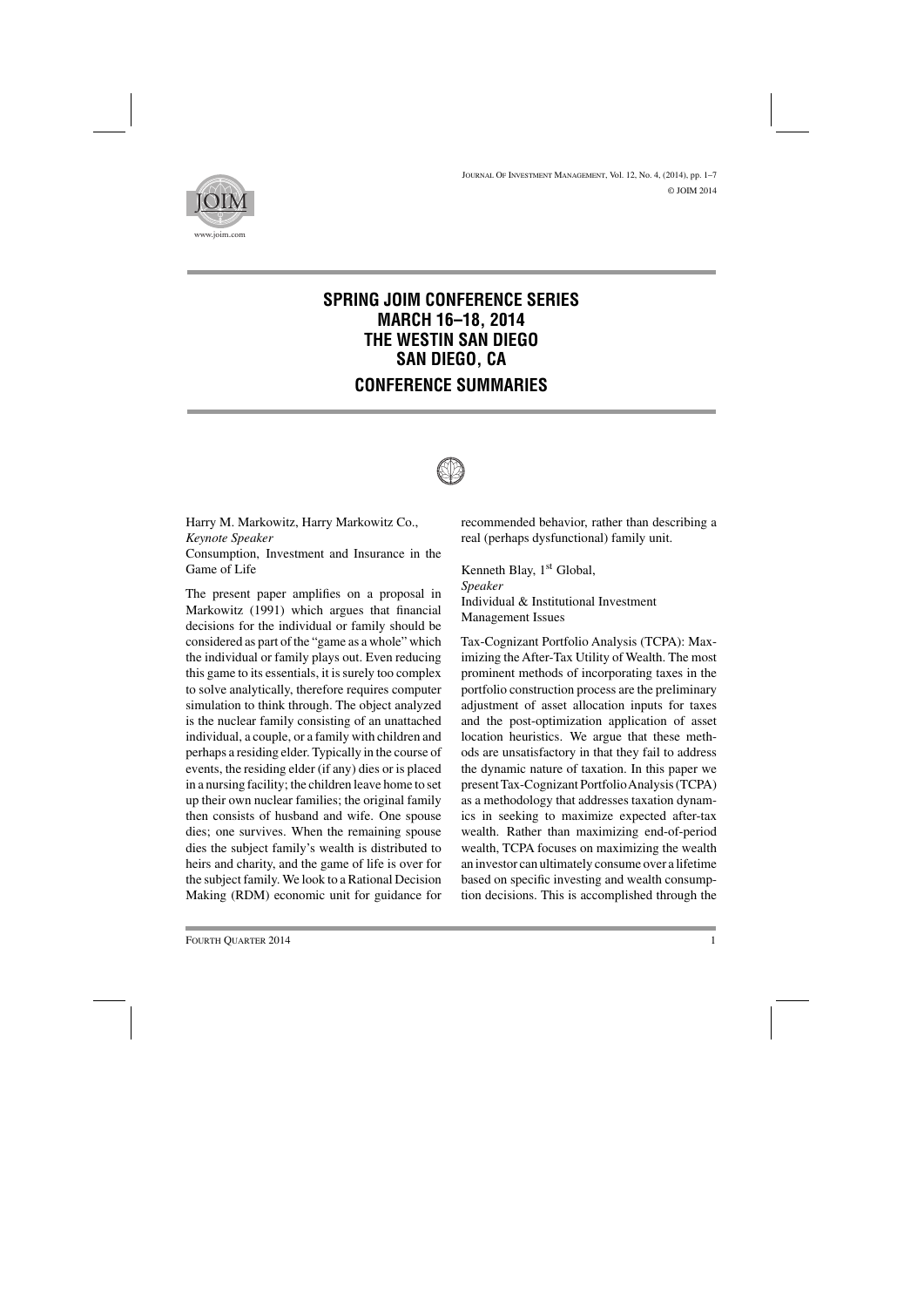simulation of after-tax wealth consumption cash flows from asset class investments held within taxable, tax-deferred, and tax-exempt accounts. The averages, standard deviations and correlations of the present values of cash flows from a series of simulations are then used as inputs for a mean-variance optimization. The benefits of applying TCPA relative to traditional meanvariance approaches using unadjusted inputs are notable with the greatest improvements in aftertax wealth outcomes generally occurring in the lower-risk segments of TCPA efficient frontiers.

The results of the research presented in this paper have practical significance to investors who seek to maximize after-tax wealth. We contribute to asset allocation literature in three key areas. First, we detail the TCPA methodology that effectively incorporates the dynamic impact of taxation into the process of constructing portfolios that seek to maximize after-tax wealth. TCPA creates taxcognizant efficient frontiers by simultaneously identifying the approximately optimal allocations to asset class investments and the location of those investments across account types with different taxation characteristics. Second, the lognormal distribution of present value outcomes necessitates that tax-cognizant portfolios be presented using different, more intuitive, risk and return metrics for portfolio selection. We propose the use of cash flow-confidence efficient frontiers that allow investors to select portfolios that maximize expected real after-tax periodic cash flows for a given probability of achieving those cash flows. Finally, because the impact of taxation is dependent on the length of the investment horizon and the timing of taxation events we suggest the use of dynamic portfolio glide paths that balance tax efficiency with the risk of not achieving desired aftertax wealth outcomes. Two specific glide paths are proposed: constant confidence and increasing confidence. An opportunistic approach that allows investors to opportunistically select cash

flow-confidence portfolios over time as market conditions change is also suggested.

Sanjiv Das, Santa Clara University, *Speaker* Social Network Modeling in Finance

The presentation comprises three parts.

The first part of the presentation introduces basic network theory concepts. We start with understanding two types of graphs: *random* and scalefree. The former type is more robust and less susceptible to contagion, whereas networks that are scale-free and resemble a hub-and-spoke type network allow contagion to spread rapidly. From a practical standpoint, the fact that most financial networks are *scale-free* suggests we live in a world plagued by contagion—financial distress is hard to contain.

Another important concept is *eigenvalue centrality*. Using the adjacency matrix that represents the entire network we can compute which nodes are the most critical, i.e., the failure of which might bring down the entire network. *Fragility* is another metric we compute that is the ratio of mean node degree squared divided by mean degree (degree is the number of connections of a node). Fragility is computed for the network and if greater than 2 implies a network that is fragile, which is important as well for it summarizes network risk and also allows a comparison between networks that are fragile and those that are not, but it also allows gradation of networks based on their fragility score. We also compute clusters of nodes in a network that engage in heavy interaction compared to other nodes outside the cluster, and these are denoted as *communities*. This allows us to test whether there is something special about within community interaction versus across community interaction.

The second part of the talk presents an analysis of the interbank lending network. The network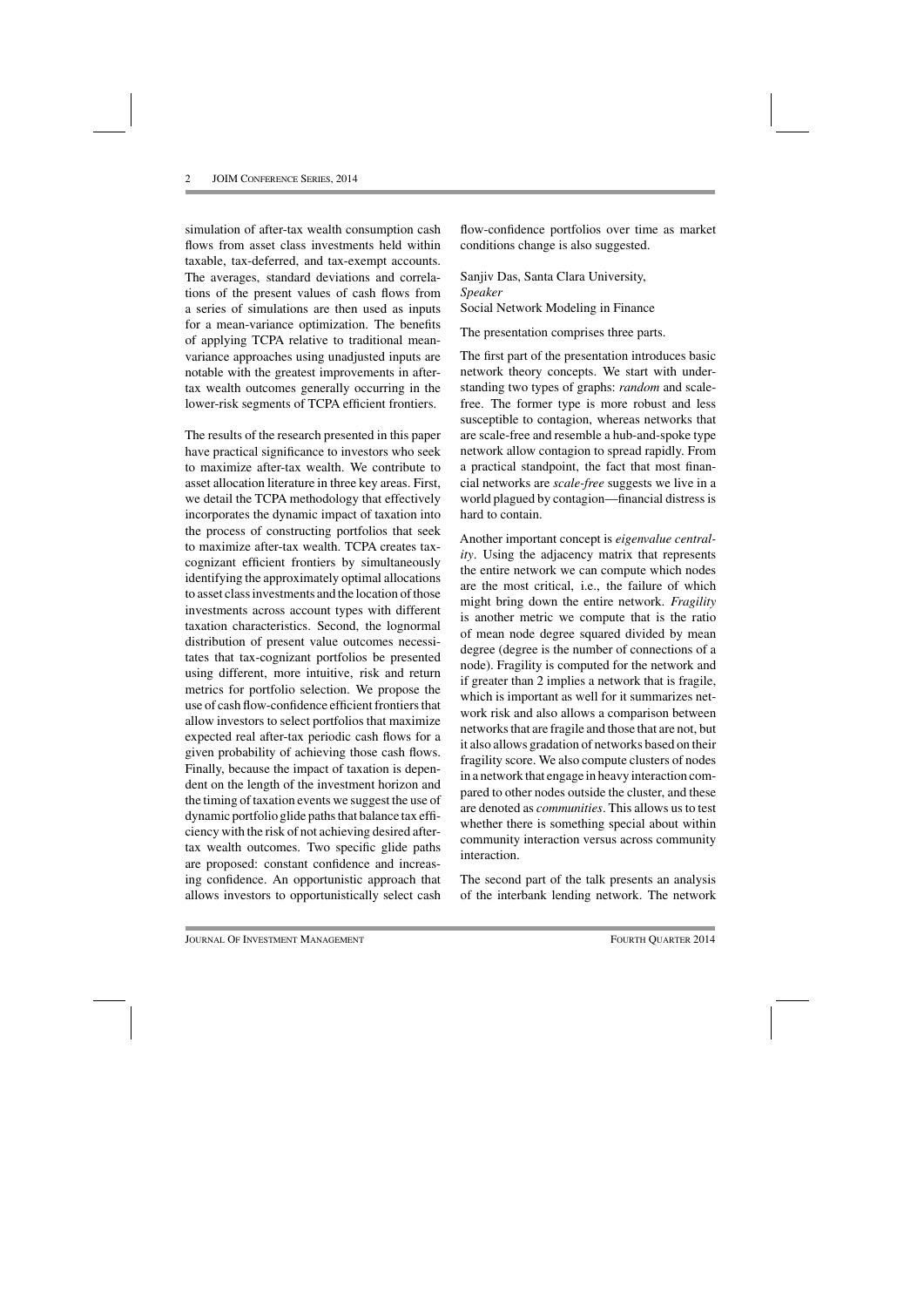is derived from text mining hundreds of loan filings with the SEC, parsing out the details of the loan from several pages of loan documentation. These loans are then used to populate an adjacency matrix and the centrality score of various banks is computed. The ranking of these banks by centrality has a very important practical use under the Dodd-Frank Act, i.e., the ranking of firms by their level of systemic risk to identify SIFIs (systemically important financial institutions). Fragility, centrality, etc., are computed for five years including the great 2008 recession and the critical banks are easily identified.

The third part of the talk analyzes thirty years of data comprising more than 400,000 financing rounds from which a network of venture capitalists is constructed. This network is subjected to a community detection algorithm that designates communities for every rolling block of five years. Communities seem to be formed by VCs that are similar on style (industry, geography, stage) but community VCs differ a lot in their age and influence, measured by assets under management. Overall, the practical significance is that VCs should have a small group with whom they repeatedly interact (communities). Community funded startups perform better than those not funded by community VCs in terms of the likelihood of an IPO, the time to exit, and the ability to get follow-on financing.

Russell Fuller, Fuller & Thaler Asset Management, *Speaker* In Search of a Better Alternative Index

Based on several very strong assumptions, Sharpe (1964 *JOF*) and Linter (1965 *RES*) show that the ex ante cap-weighted Market Portfolio will lie on the *ex ante* efficient frontier, and a corollary is all stocks are correctly priced *ex ante*. These assumptions are essentially: (1) all investors hold the same expectations regarding a stock's expected return over some future time period, (2) all investors have unlimited ability to borrow and lend at the risk-free rate, and (3) stocks can be traded without frictions and costs.

Of course, these assumptions are not literally true and, as a result, over any specific *ex post* time horizon some stocks will be mis-priced, the stock market will not be perfectly (efficiently) priced and the *ex ante* dcap-weighted Market portfolio, by construction, will be over-weighted in the "losers" and under-weighted in the "winners", resulting in the *ex ante* Market Portfolio plotting below the *ex post* efficient frontier. The question is "how much" does the mis-pricing amount to? Fuller, Han & Tung (2012 *JOIM*) develop one method of measuring "how much" and find in the large-cap sector (defined as the top 1,000 US stocks by market value) the maximum total mispricing averaged about 6–7% of that index's value on an annualized basis. If one can construct an index that has less mis-pricing *ex ante*, that index will provide better *ex post* results than cap-weighted indexes.

Thus, considerable effort in recent years has gone toward developing indexes that may be superior to cap-weighted indexes—these are typically called "alternative indexes," and also "alternative beta indexes". Chow *et al.* (2011 *FAJ*) empirically examine seven of the more commonly proposed "alternative indexes" and conclude that "Fundamental Indexing (FI)" and "Mean Variance Portfolios (MVP)" provide the best return/risk tradeoffs, both of which are superior to conventional cap-weighted indexes. In this paper, we suggest a new alternative index that is based on the notion of: (1) using the variable that is commonly taught in security analysis courses to be the single most important fundamental variable in determining the price an investor should be willing to pay for a stock—the stock's ROE; and (2) using the optimization techniques used in forming MVP portfolios to form a portfolio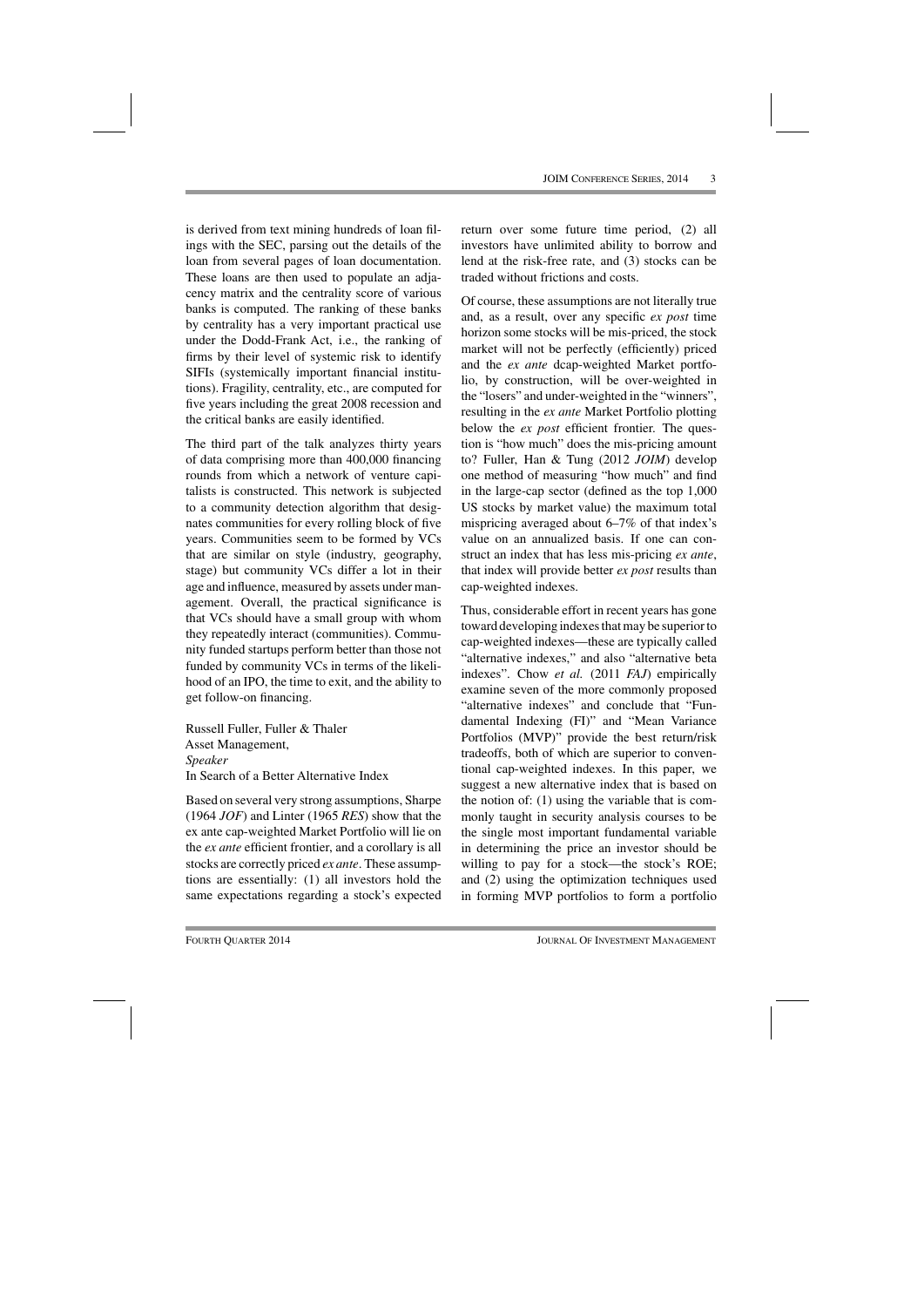that provides the minimum variance of ROE. It turns out that this portfolio (MV(roe)P), has superior risk/return characteristics to all of the alternative index portfolios examined in Chow *et al.* (2011 *FAJ*). Thus, (MV(roe)P), should be considered as one of the major alternative index strategies that has superior risk/return characteristics compared to traditional cap-weighted indexes.

Lawrence E. Harris, University of Southern California, *Speaker* Maker-Taker Pricing Effects on Market Quotations

Maker-taker pricing is an exchange pricing model in which active traders who submit market orders that "take" liquidity pay an "access fee" and traders who submit resting limit orders that "make" liquidity receive a rebate when they are executed. In the US, the typical access fee is just under 0.30c/share and the typical liquidity rebate is 0.25c/share.

Under maker-taker pricing, net spreads to takers are equal to quoted spreads plus the twice the access fee. For example, if the access-fee is 0.3 cents and the displayed bid price is \$10.00, the net bid price is \$9.997 because the marketable sell order will not receive the \$10.00 displayed bid price, but rather the displayed bid price less the 0.3 cent access fee. Likewise, if the displayed offer price is \$10.01, the true offer price is \$10.013 as a marketable buy order will pay the \$10.01 offer plus the 0.3 cent access fee. Thus, the net bid-ask spread is 1.6 cents rather than the quoted one cent, or 60% larger than is apparent.

This pricing scheme affects the incentives to supply liquidity in tight markets. In particular, traders who believe that value is at \$2.00 would not be willing to buy or sell at that price without the liquidity rebate but they might be willing to bid or offer at that price with it. It likewise affects the incentives to take liquidity: Traders willing to buy or sell at \$2.00 without access fees may not be willing to buy at \$2.003 or sell at \$1.997 with the access fees.

This study examines quote and trade dynamics to trace the effect of maker-taker pricing on stocks for which these fees and rebates are a significant fraction of the quoted spread. The analyses consider distributions of quotation sizes, values implied from these sizes, and changes in these sizes and values.

The results help inform the current debate on whether tick sizes should be made smaller for actively traded low price stocks. They also shed light on various problems associated with makertaker pricing and its cousin taker-maker pricing, which allows traders to engage in sub-penny quotation behavior that legally violates the spirit of Regulation NMS.

## Seoyoung Kim, Santa Clara University, *Speaker*

Designed for Failure? Risk-Return Tradeoffs and Risk Management of Structured Investment Vehicles

In recent years, structured finance has emerged as an increasingly important means of transferring risk and obtaining access to capital. With the demise of the structured investment vehicles (SIVs) used to operationalize these deals, a natural question arises as to whether the risk controls and overall security design were sufficient to ensure promised repayment to senior note holders with AAA-level certainty. In this paper, we develop a model of SIVs in a parsimonious setting, and we explore, based on standard SIV parameters, whether these deals were structured in a way that was likely to provide safe returns to senior note holders in the SIV. In particular, we examine the implications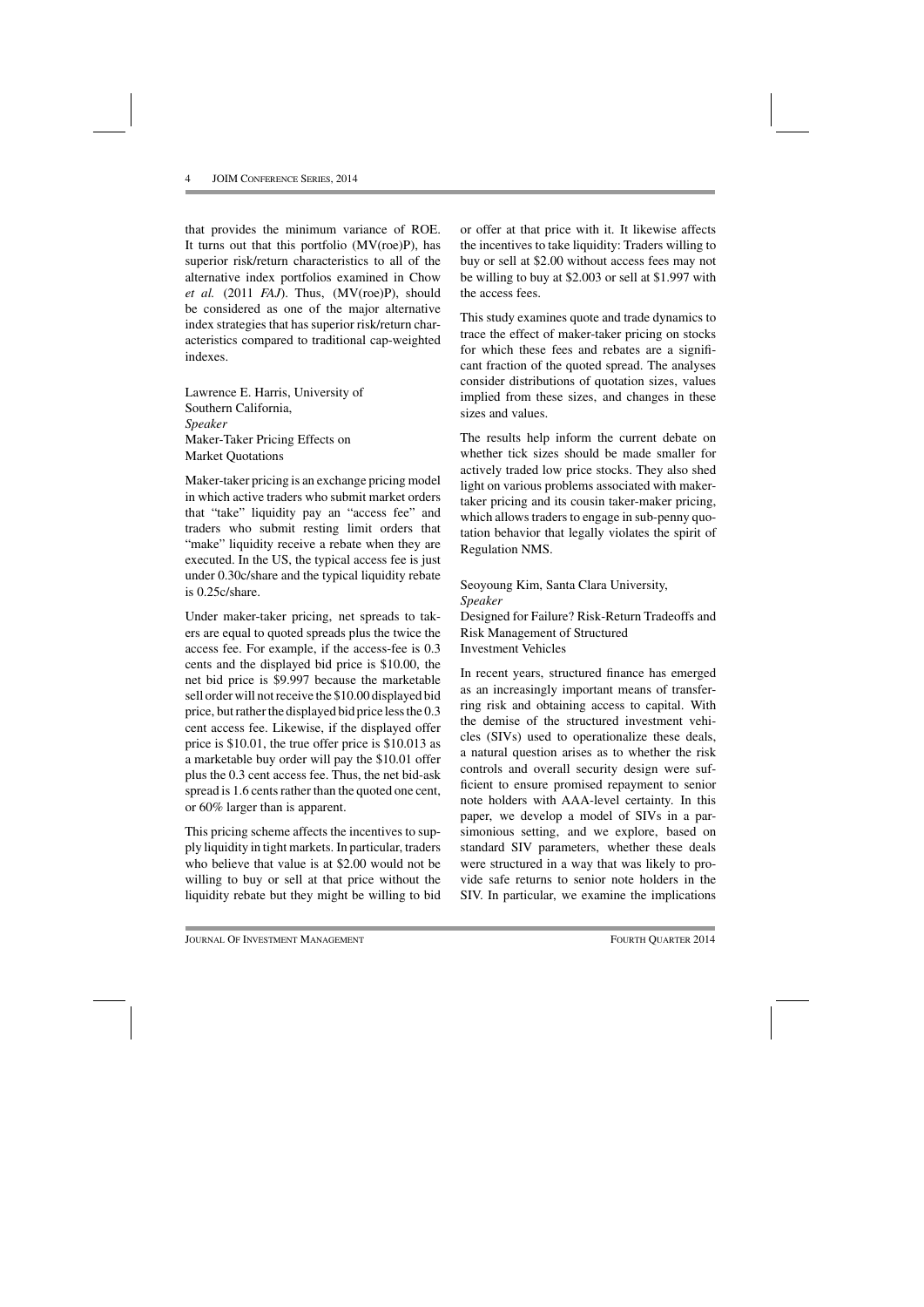of the risk-management features of structured deals, whereby the risk controls, capitalization, and rollover horizon interact to determine the expected losses to the senior tranche of the SIV.

This paper explores a heretofore unattended aspect of structured investment vehicle design, specifically, the effect of risk controls on the quality of tranches issued by the SIV. We show that tranche ratings and risks are extremely sensitive to the primary form of risk control—leverage constraints mandated by the SIV—which if violated, lead to defeasance, i.e., early termination of the vehicle, and a fire sale of the SIV's assets. Paradoxically, tighter risk controls can increase the expected losses of the senior notes because the probability of defeasance increases sharply when leverage controls are tightened, making the senior notes more likely to lose value. This effect is more pronounced under greater fire-sale discounts.

Overall, we find that for many standard SIV parameters, these vehicles were designed to fail, and they require careful restructuring in order to provide safe returns to senior note holders. Our findings, thus, provide normative prescriptions as to the risk management of structured deals, whereby small changes to risk control level (i.e., the leverage ratio threshold) can cause large changes to the riskiness and value of the senior tranches, and thus, the rating achieved by these notes.

Martin Leibowitz, Morgan Stanley, *Speaker Duration Targeting and Yield Convergence*

Many bond portfolios are managed so as to maintain a roughly constant maturity or duration. As rates move over time, the price losses (or gains) in such "Duration Targeted" portfolios will be offset by higher (or lower) yield accruals, so that the annualized returns converge back towards the original yield values over horizons that are only modestly longer than the targeted duration. Moreover, even though adverse movements can prove painful in the interim, this convergence will occur largely regardless of the long term path of interest rates.

This convergence effect can be viewed as either good news or bad news depending on the investor's level of comfort with the prevailing rate structure.

In asset allocation studies, these results suggest that the long term volatility of bonds will be far lower than that predicted by the standard square root of time. A corollary result is that the bond component may have to be surprisingly large and/or have quite a long duration to materially diversify a portfolio away from the overriding role of its equity exposure.

For investors in the municipal market with its more consistently positively shaped yield curves, the longer term returns converge to the "rolling yield"—the hypothetical one year return derived by rolling down a static yield curve. With positive curves, this rolling yield is generally larger than the portfolio's average yield.

Retail investors in the municipal market often rely on so-called "ladder portfolios" with approximately comparably-sized investment in maturities spaced one year apart. As the shortest bond matures, the proceeds are reinvested into a new "top-rung bond" corresponding to the original ladder's longest position.

As in the general case, the convergence process drives the long term return towards the ladder's average rolling yield. However, for the very special case of the ladder portfolio, this average rolling yield can be shown to be the standard yield of the top-rung bond. For positively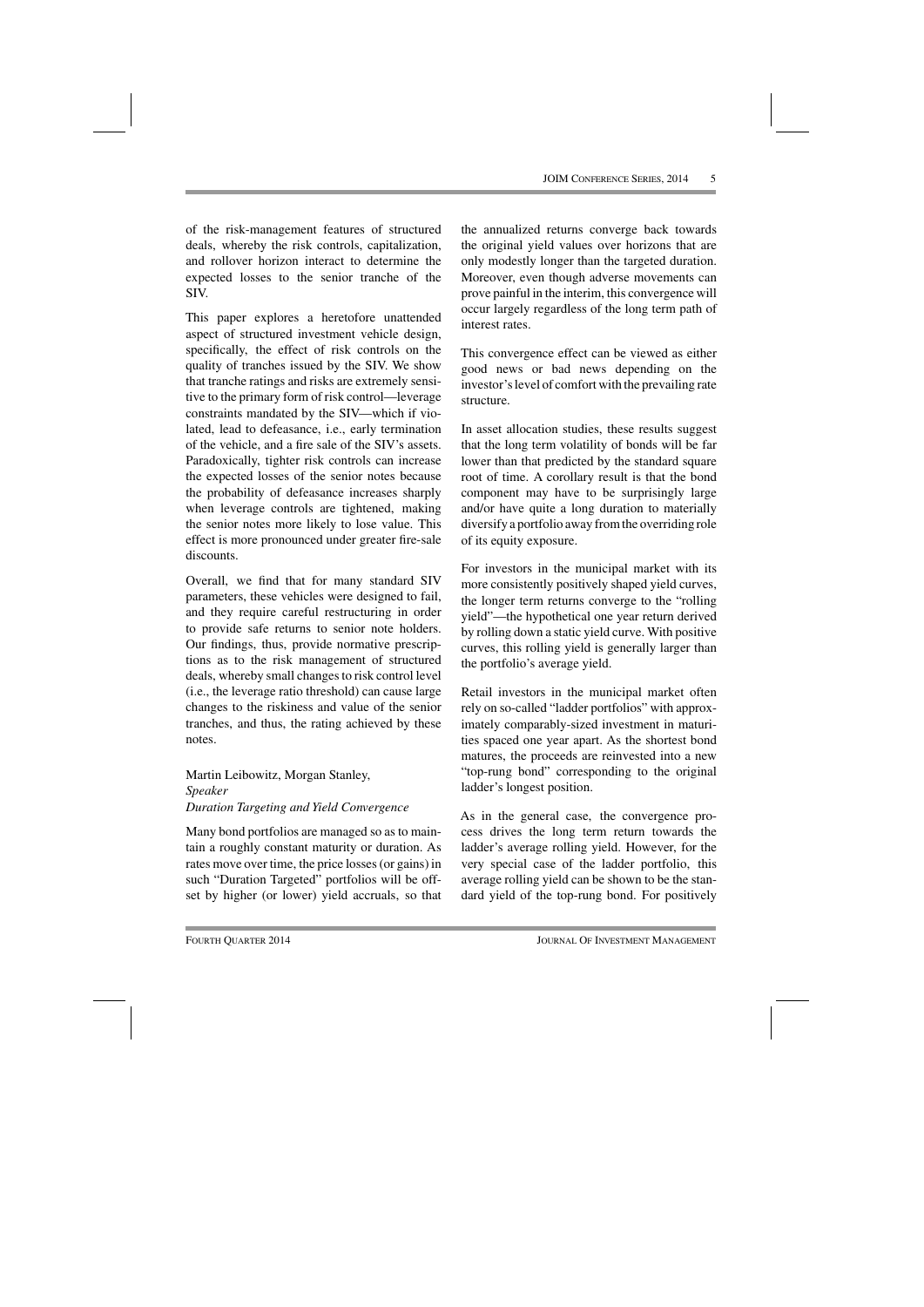sloped curves, this top-rung yield—which serves as the long term convergence target—may be significantly greater rather than the standard average yield of the ladder's component bonds.

The typical bond ladder will have positions that run from one year up to the top-rung maturity. However, one can also envision ladder segments in which the bottom rung is higher than one year, with the bottom rung being sold each year and the proceeds reinvested into a new top-rung bond. With certain yield curve shapes, it turns out that such a ladder segment may have even greater average rolling yields than the corresponding traditional ladder.

Terrance Odean, University of California Berkeley, *Speaker* What risk factors matter to investors? Evidence from mutual fund flows

Multi-factor-models such as the Fama-French 3-factor model and the Fama-French-Carhart 4 factor have become popular in both the academic literature and the practice of finance. These models fit cross-sectional equity returns better than the 1-factor Capital Asset Pricing Model. There is, however, controversy about whether the higher returns earned by small firms, high book-tomarket firms, and high momentum firms are compensation for risk or the result of persistent mispricing.

When selecting an actively managed equity fund, investors seek to identify fund managers who are able to generate positive risk-adjusted performance (alpha). To assess risk-adjusted performance, investors must apply a model of risk when ranking funds; thus, we can infer the risk model that investors use by the fund choices that they make. Based on this observation, we analyze

the sensitivity of fund flows to alphas calculated using competing models of risk: market-adjusted returns, the Capital Asset Pricing Model (CAPM), the Fama-French three-factor model (which adds size and value factors), and the Carhart fourfactor model (which adds a momentum factor). We first find that the CAPM-based alpha better explains fund flows than the three- or four-factor alphas. We then decompose fund performance into five categories—(1) four-factor alpha and returns that can be traced to the (2) market (beta), (3) size, (4) value, and (5) momentum tilts of the fund. We find that investors are most sensitive to a fund's alpha. Fund returns that can be traced to size, value, or momentum are discounted, but not much (with sensitivities ranging from 67–84% of that observed for alpha). However, fund returns that can be traced to the market beta of the fund are heavily discounted (with a sensitivity less than 25% of that observed for alpha). These results indicate that mutual fund investors care about market risk when evaluating mutual funds, but most do not treat factor returns as compensation for risk when evaluating the performance of actively managed mutual funds.

If investors do not see factor returns as compensation for risk, how should those who manage money on behalf of investors treat factor returns? As risks or opportunities? Should factor returns be discounted by plan sponsors when evaluating money management performance?

Jack Treynor, Treynor Capital Management, *Speaker* The Level of Demand a Country Can Afford

Textbooks recognize the importance of demand failure; a very different problem textbooks don't recognize is limits on the level of demand a country can afford. There are two limits: inflation: cost of product and a trade deficit: excess of imports